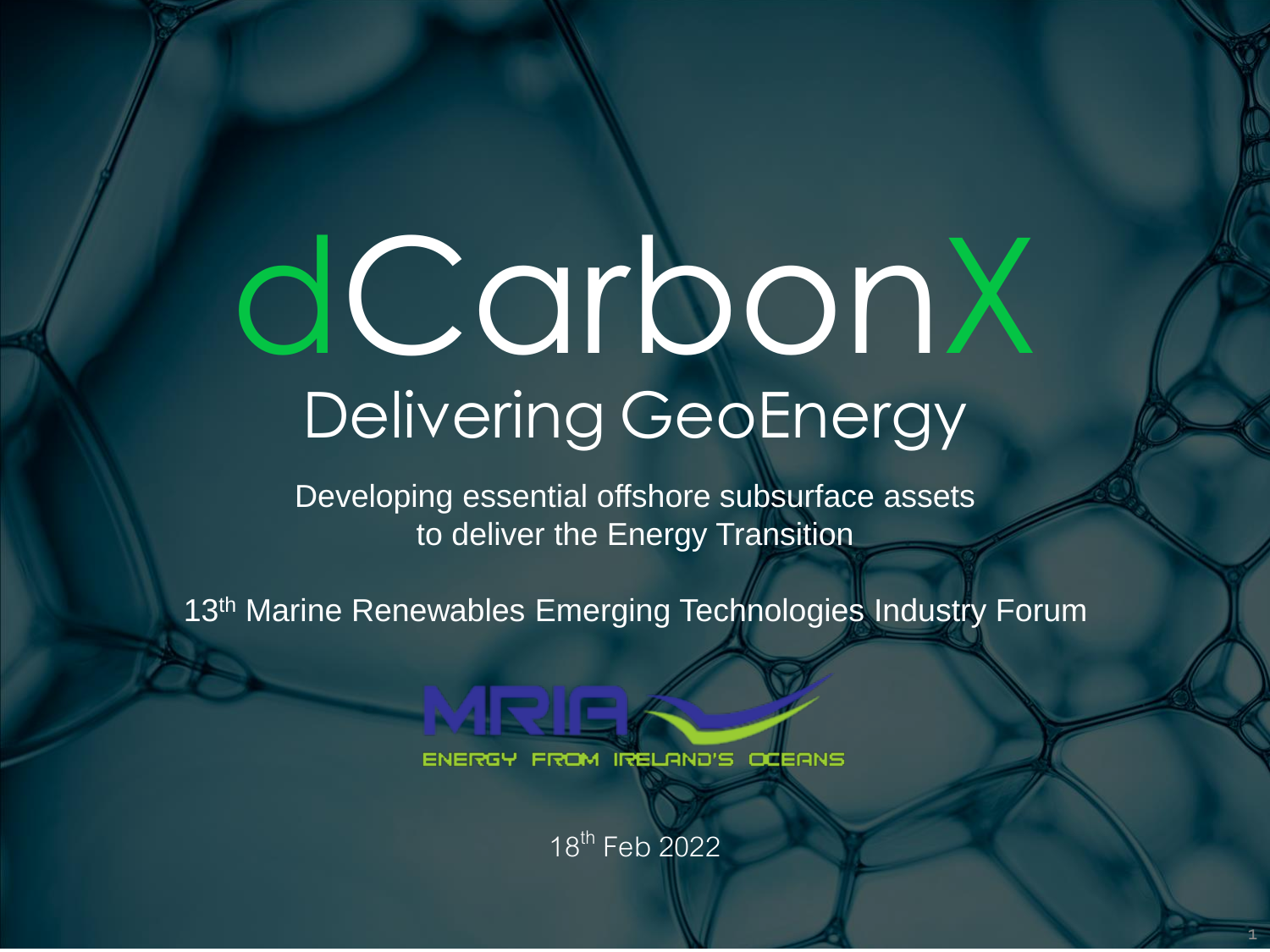## Disclaimer & Confidentiality

- **Important**: You must read the following before continuing. By attending any oral presentation made in conjunction with this presentation or by accepting this presentation you will be taken to have represented, warranted and undertaken that you have read and agree to comply with the contents of this notice. This presentation includes this document, together with the oral presentationaccompanying this document provided by dCarbonX Limited ("**dCarbonX**" or "the **Company**"), the question and answer session following that oral presentation and any further information that may be made available in connection with the subject matter contained herein (hereinafter "**this presentation**"). This presentation has been prepared by Dr. John O'Sullivan, Dr. Angus McCoss, and Mr. Tony O'Reilly, co-founders of the Company.
- This presentation is made available for informational and background purposes only and does not, and is not intended to, constitute an offer to sell or an offer, inducement, invitation or commitment to purchase or to enter into any transaction with the Company. The contents of this presentation may not be copied, distributed, published or reproduced (in whole or in part) or otherwise disclosed without the prior written consent of the Company. Accordingly, by attending any presentation in which this presentation is made available or by receiving this presentation through any other means, you represent and warrant that you are able to receive this presentation without contravention of any legal or regulatory restrictions applicable to you. This presentation document is given in conjunction with an oral presentation and should not be taken out of context. Diagrams and charts contained within this presentation are for illustrative purposes only.
- This presentation is being made available on the basis that the recipients keep confidential any information contained therein, whether orally or in writing, in connection with the Company (the "**Confidential Information**"). The Confidential Information is given in confidence and may include unpublished, price-sensitive information, and no recipient of any Confidential Information may undertake any behaviour in relation to any other securities for which the Confidential Information may be relevant which would amount to market abuse or insider trading for the purposes of any applicable legislation or would otherwise be regulated or prohibited by applicable legislation. By accepting and using this presentation, you will be deemed to agree not to disclose any information contained herein or disclosed at any oral presentation made in connection with this presentation, except as may be required by law.
- In this presentation, numerical quantities related to subsurface features are necessarily approximations due to the common variability and natural uncertainties of geology.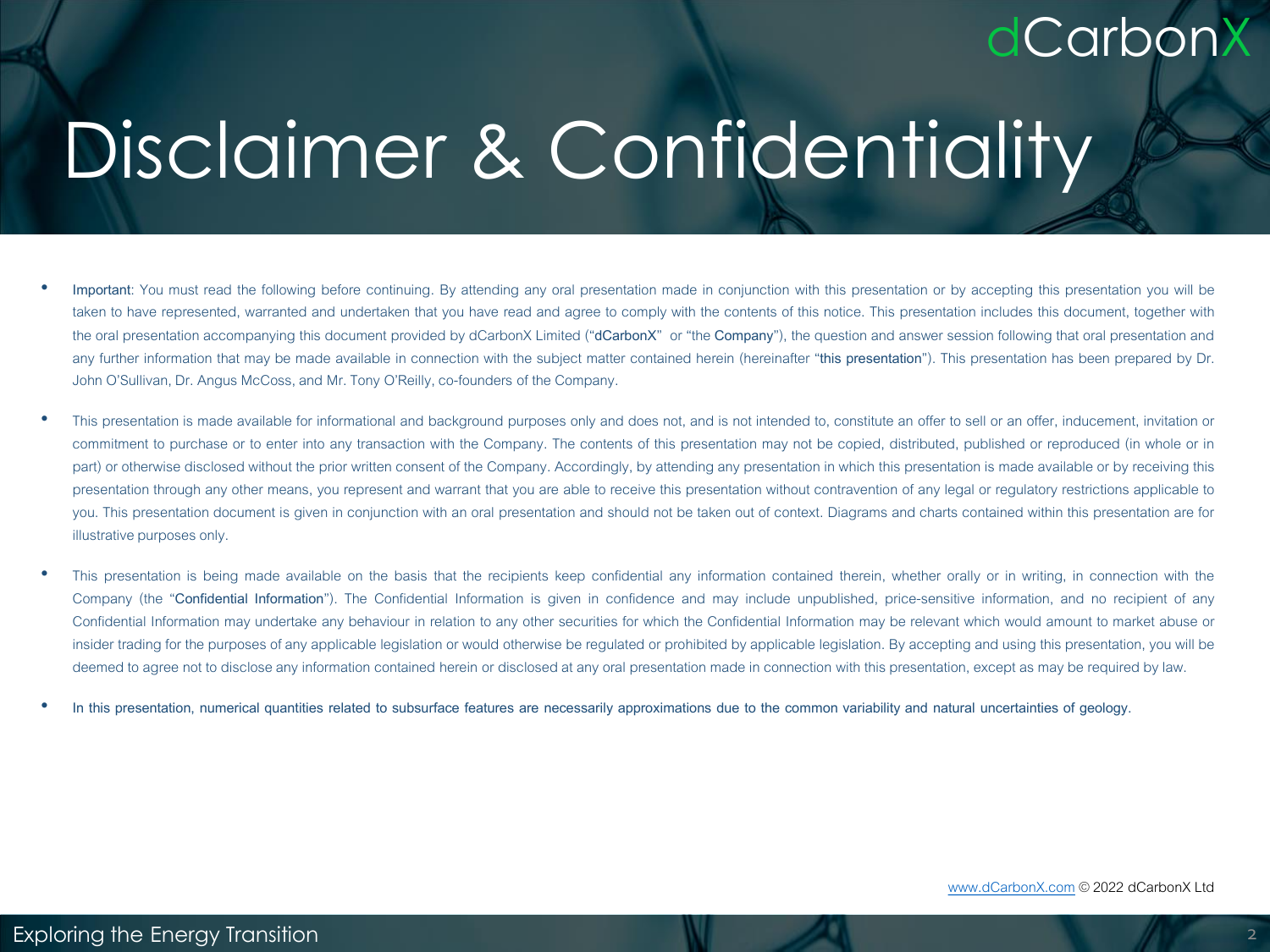## Energy Transition: Subsurface Solutions

- **dCarbonX** is an asset-focused GeoEnergy company established to deliver subsurface solutions to enable the Energy Transition
- Securing offshore subsurface assets in partnerships
	- Hydrogen, Hydrogen carrier storage & CO2 sequestration
- Smoothing the Energy Transition:
	- E&P companies repurposing assets
	- Industrial clusters solving decarbonisation
	- Energy system operators balancing intermittency
- Responsible & reliable future-proof GeoEnergy portfolio
	- Screened with capital discipline for the evolving Energy Transition



Reliable & resilient subsurface energy management systems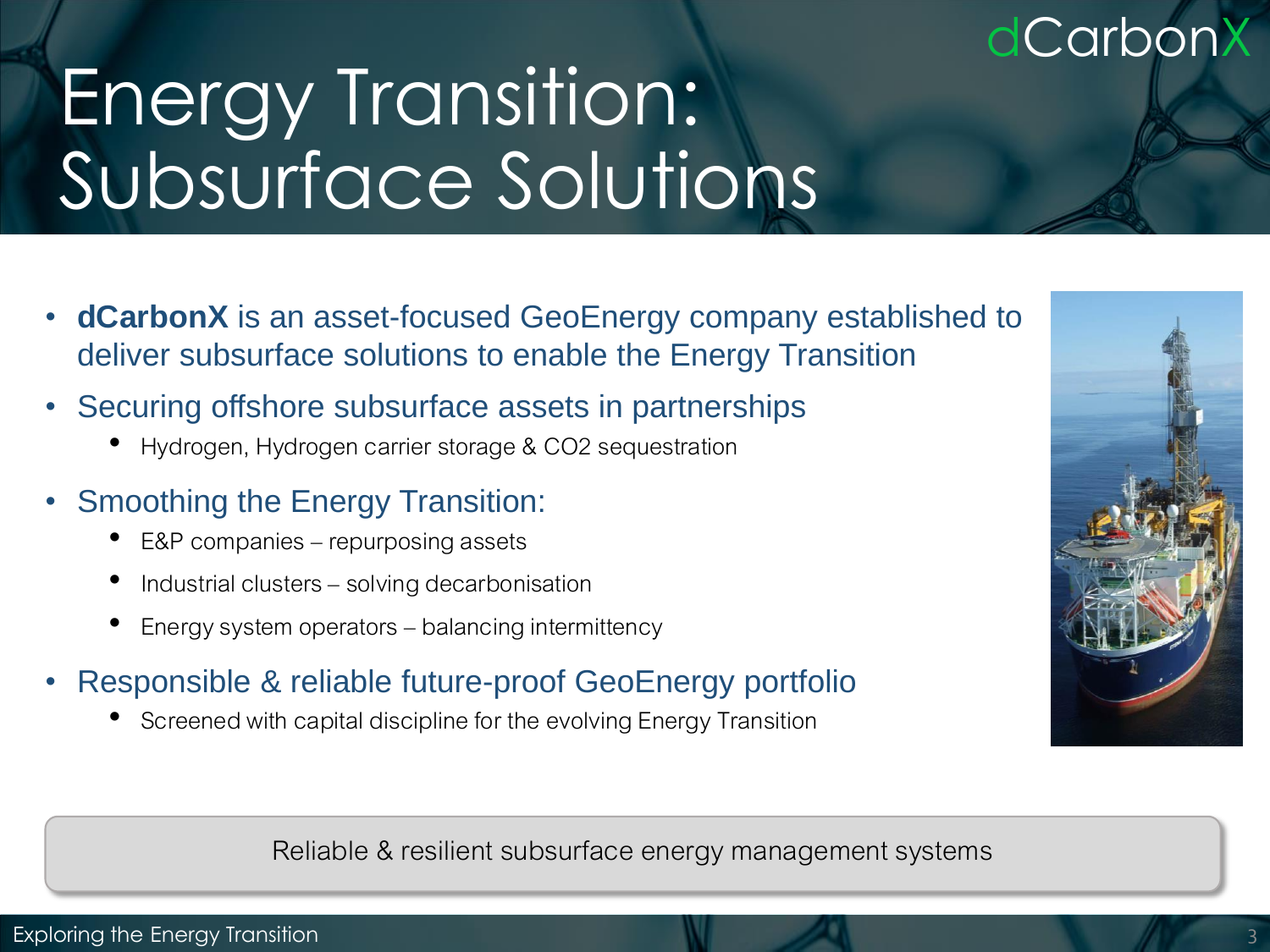## Our Objectives

- Accelerate the Energy Transition by underpinning renewable energy
- Work with best-in-class partners
- Build a portfolio of subsurface assets to cumulatively store
	- 11 TWh hydrogen-rich energy (GeoCell)
	- 8 MT / year  $CO<sub>2</sub>$  emissions
- $\overline{P}$ • Create value for investors from new energy value cycle

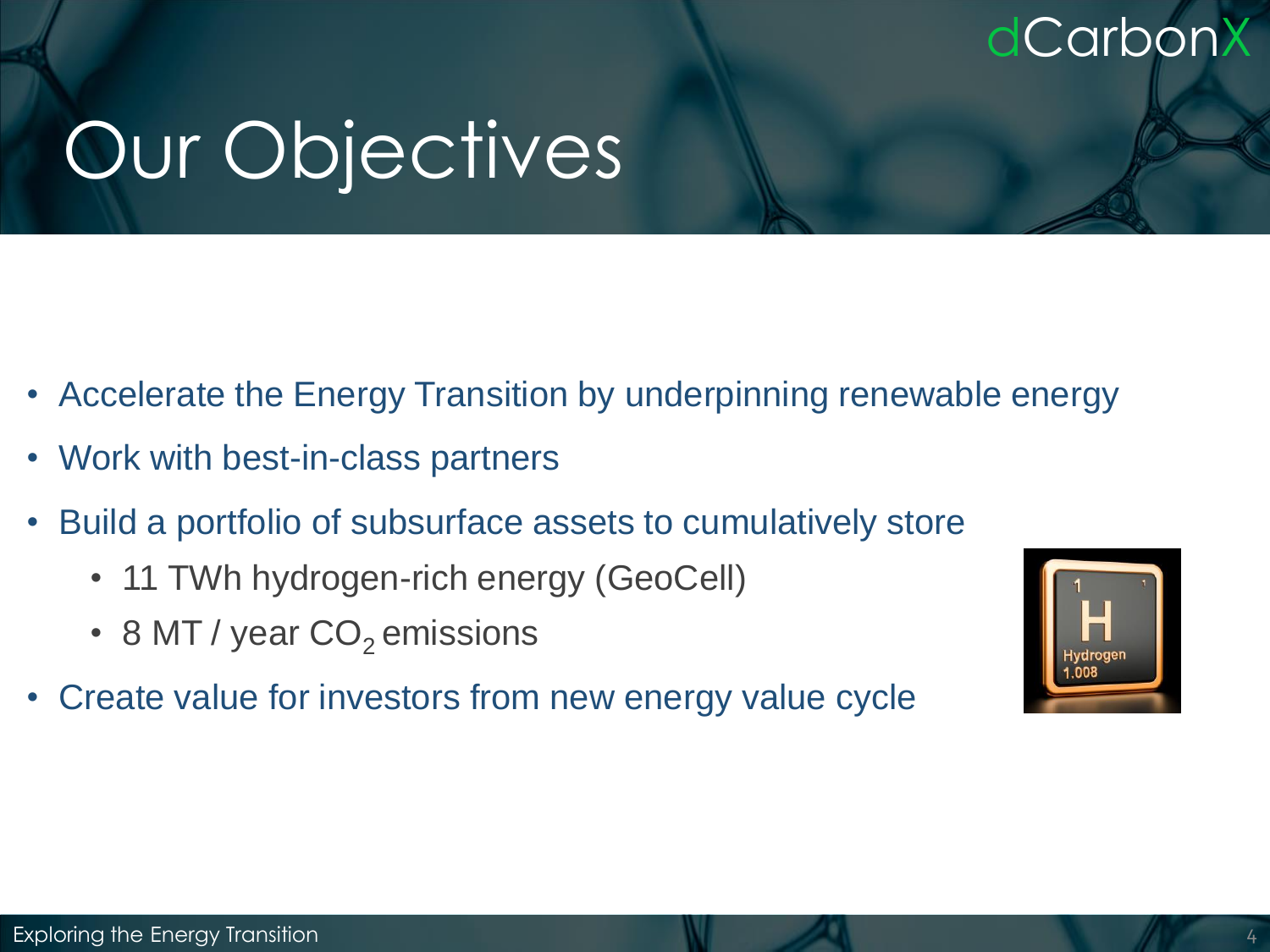## Snam transaction

- In November 2021, dCarbonX established strategic energy transition alliance with Snam
- Snam has taken equity in dCarbonX & will fund strategic work programme
- Initial projects focus on green hydroge storage & carbon sequestration in Ireland & UK

|    | <b>Energy networks</b><br>multi-molecule<br>(CH4, bioCH4, H2, CO2) | snam                                        |                                                                                                            |
|----|--------------------------------------------------------------------|---------------------------------------------|------------------------------------------------------------------------------------------------------------|
|    | <b>Energy storage</b><br>multi-molecule<br>(CH4, bioCH4, H2, CO2)  | Market cap:<br><b>Net Profit:</b><br>Capex: | € 16.75 B<br>€ 1.17 B<br>$\in$ 1.3 B                                                                       |
| en | <b>Green Energy</b><br><b>Projects</b>                             | Employees:                                  | 3,388<br><b>Global leader in H2 -ready</b><br>transport network, energy<br>storage & green energy projects |

Snam's first overseas energy storage acquisition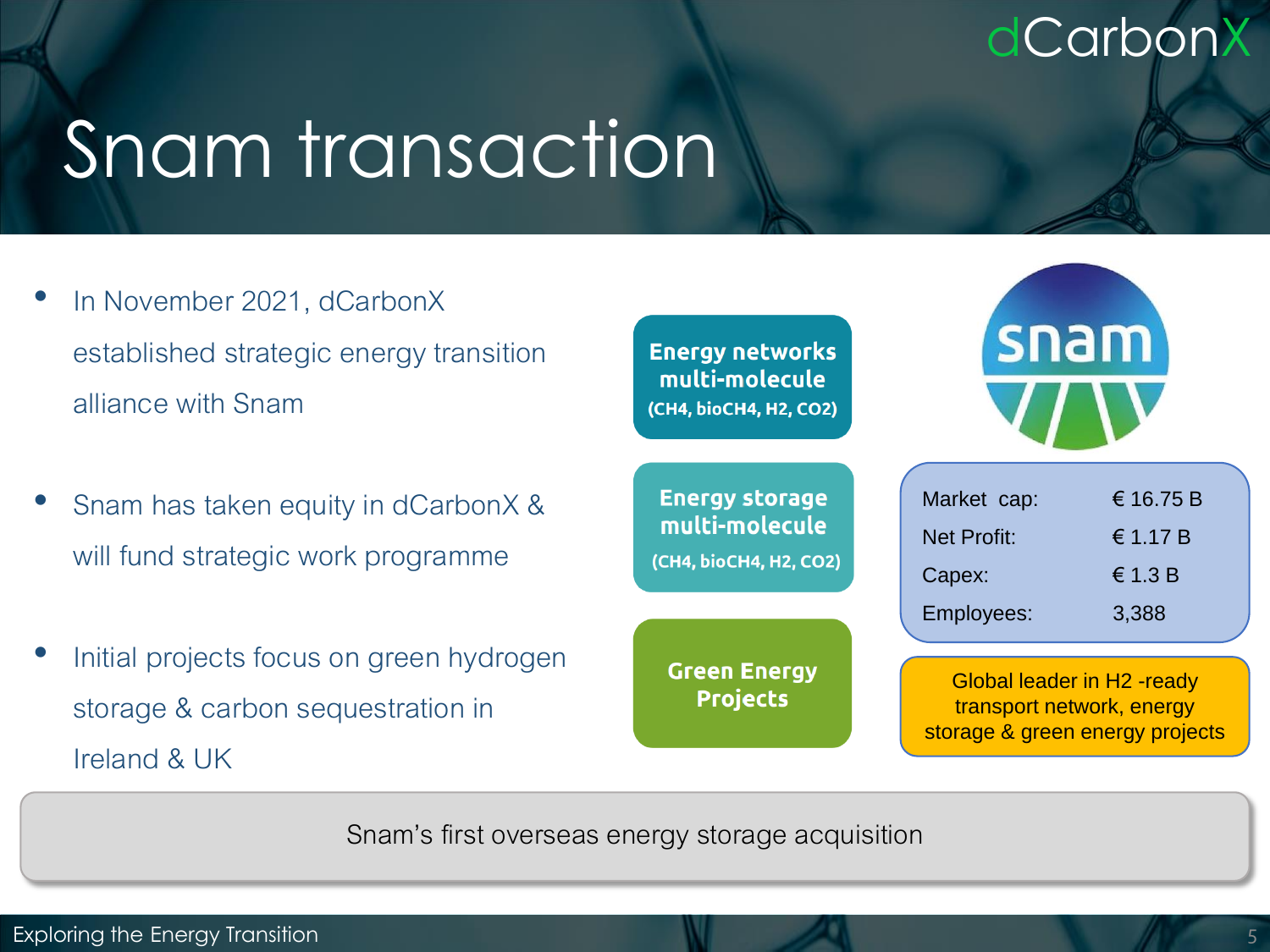## Our Focus: UK & Ireland

- Valuable interconnected regional energy market
- Europe is decarbonising with a focus on its exceptional Atlantic Margin offshore wind energy resources
- Growing penetration of renewables brings increased grid instability & baseload business opportunities
- Unique investment opportunity in developing reliable large-scale subsurface energy storage capacity
- Leverage dCarbonX directors' proprietary operational / regulatory experience in the Atlantic Margin region

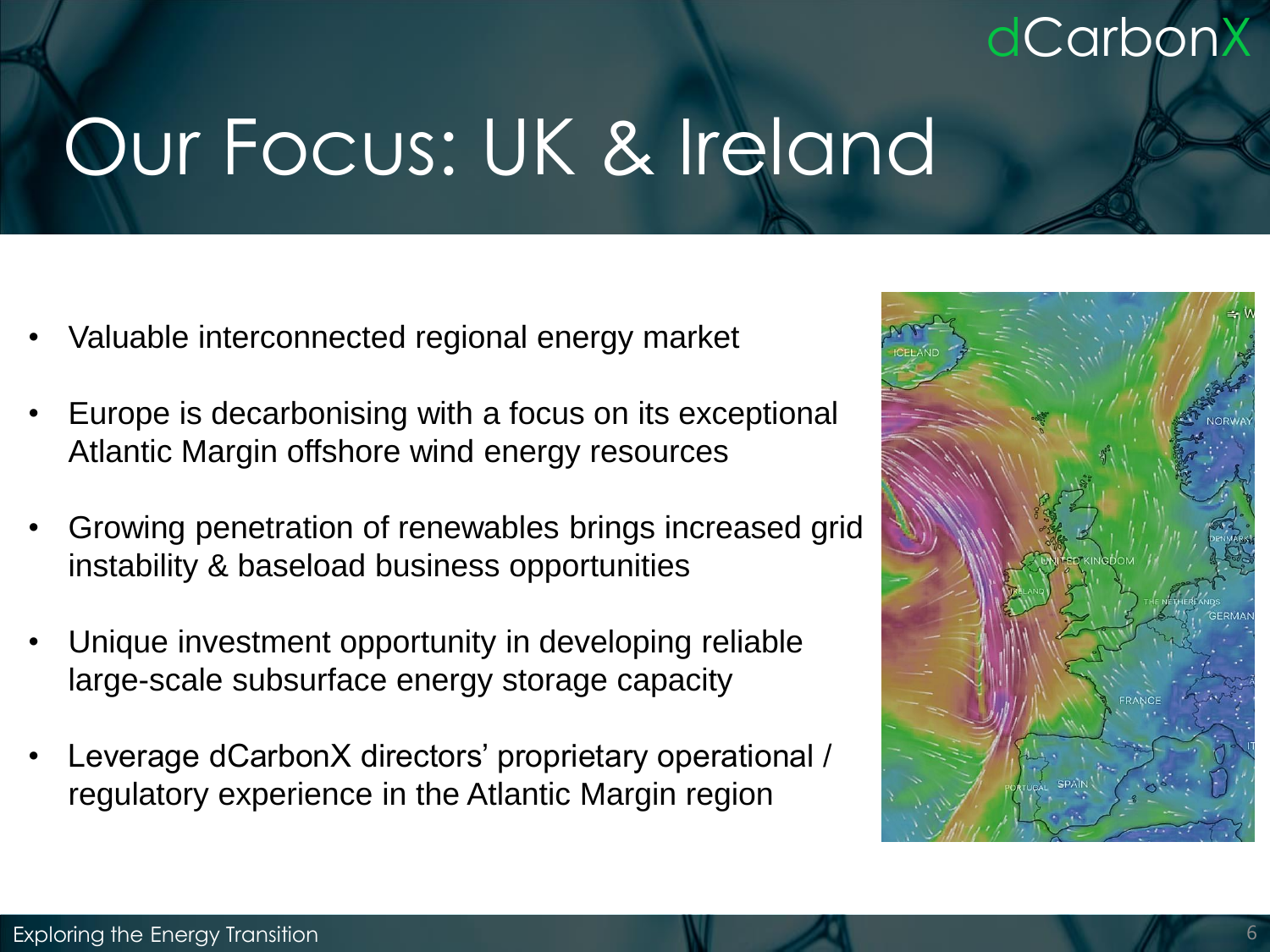### dCarbonX Subsurface storage for Energy System Resilience

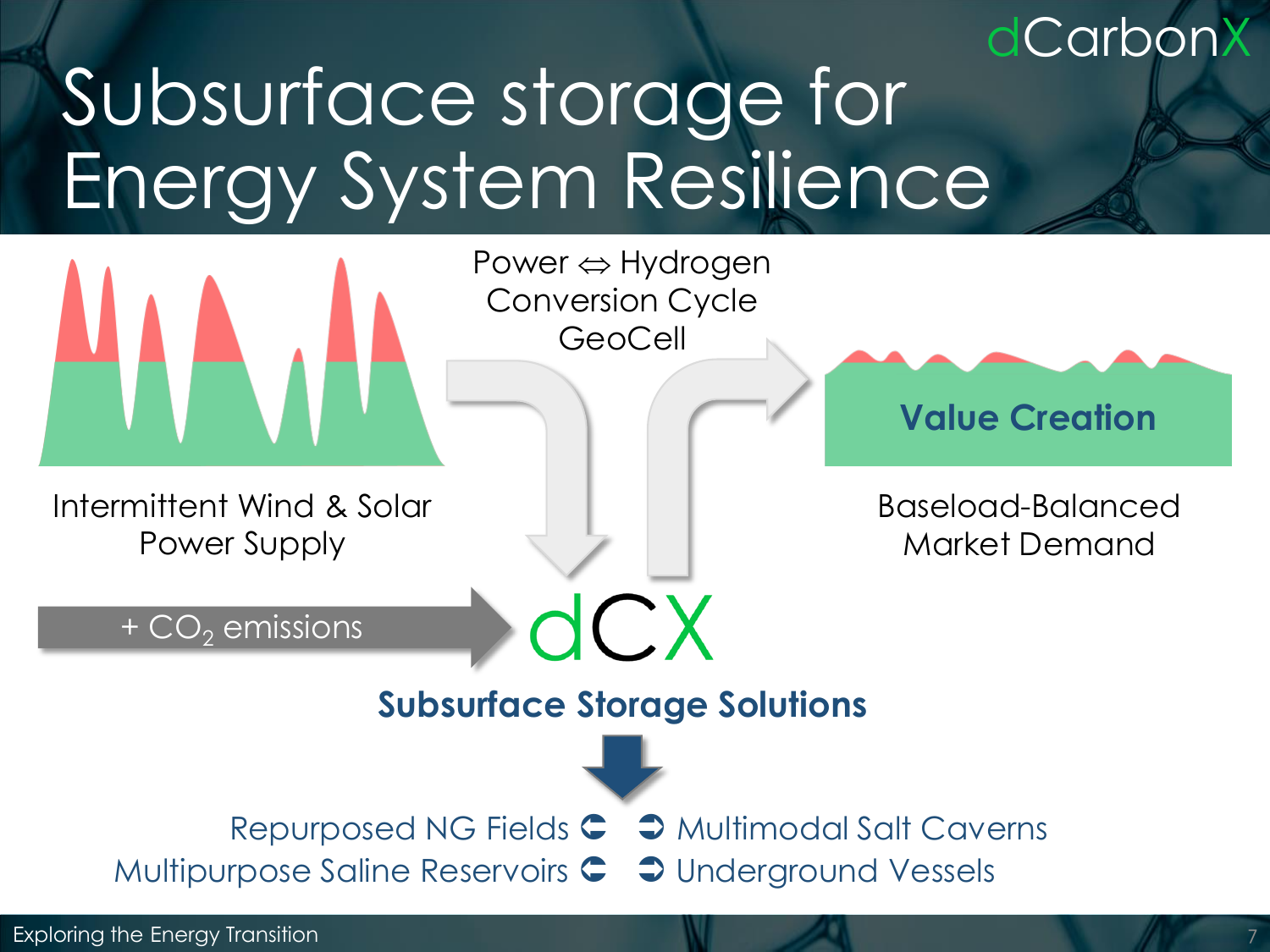## Irish Offshore Subsurface Storage





#### Exploring the Energy Transition 8

dCarbonX